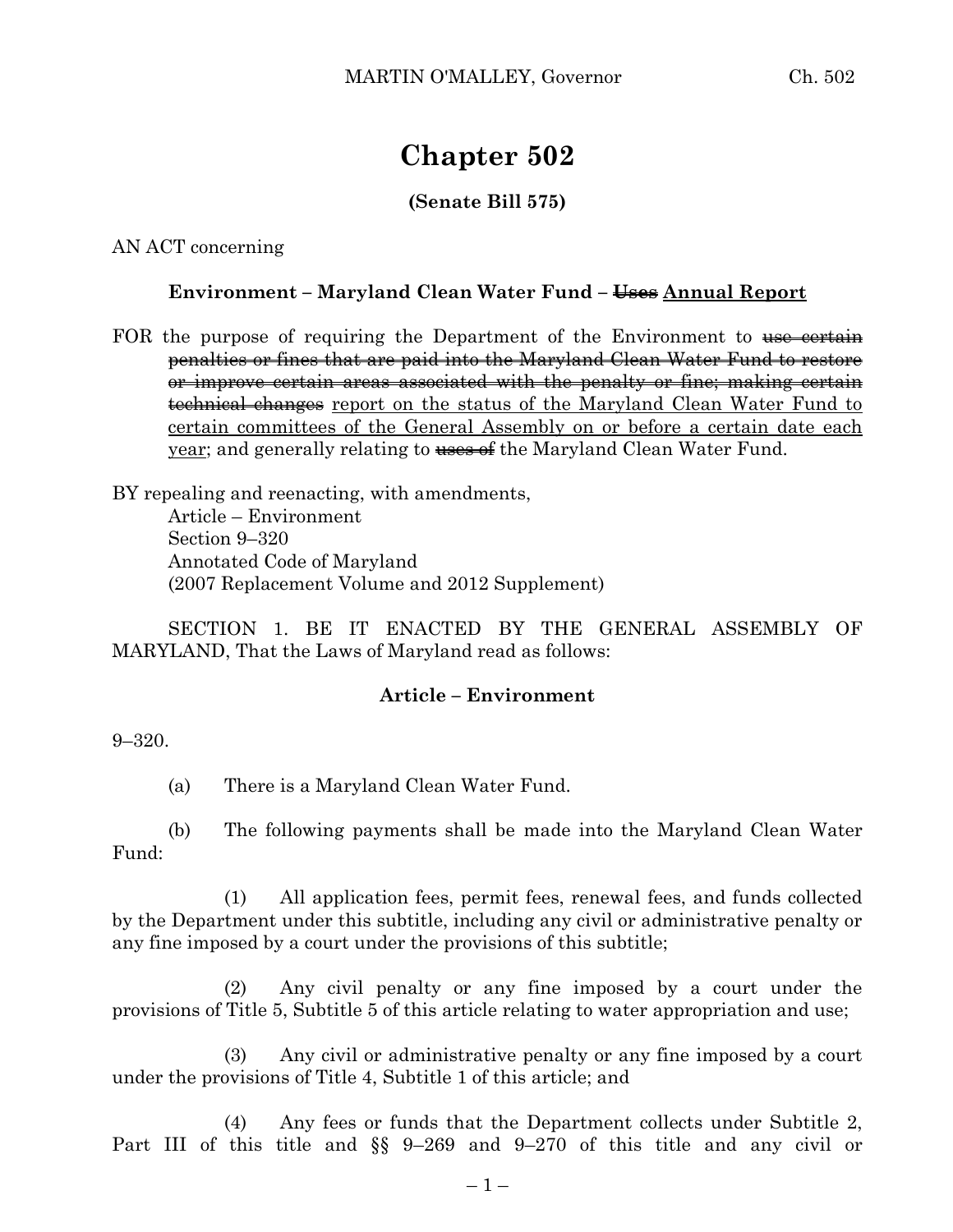administrative penalty or fine imposed by a court under the provisions of Subtitle 2 of this title.

(c) **(1)** The Department shall use the Maryland Clean Water Fund for activities that are related to:

 $\{(\cdot)\}\$   $\{(\cdot)\}\$  The identification, monitoring, and regulation of the proper discharge of effluent into the waters of the State including program development of these activities as provided by the State budget;

**[**(2)**] (II)** The management, conservation, protection, and preservation of the State's groundwater and surface water including program development of these activities as provided by the State budget;

**[**(3)**] (III)** Correcting to the extent possible the failure to implement or maintain erosion and sediment controls;

**[**(4)**] (IV)** Administration of the sediment control program;

**[**(5)**] (V)** Emergency removal of sewage sludge or mitigation of the effect of any utilization of sewage sludge that the Department finds:

 $\{i\}$   $\downarrow$  Endangers public health, safety, or welfare; or

**[**(ii)**] 2.** Endangers or damages natural resources;

**[**(6)**] (VI)** Activities that are:

 $\{i\}$  **1.** Conducted by the Department, by a local health official, or by the local health official's designee under § 9–243(e) of this title; and

**[**(ii)**] 2.** Related to identifying, monitoring, or regulating the utilization of sewage sludge, including program development; and

**[**(7)**] (VII)** Providing supplemental inspections and monitoring of sewage sludge utilization sites by:

 $\{i\}$  **1.** Contracting with a county on request of that county to provide supplemental inspections and monitoring; and

**[**(ii)**] 2.** Limiting the value of services provided under the contract to no more than 45% of the generator fees for sludge utilized in that county that is generated outside of that county or service area.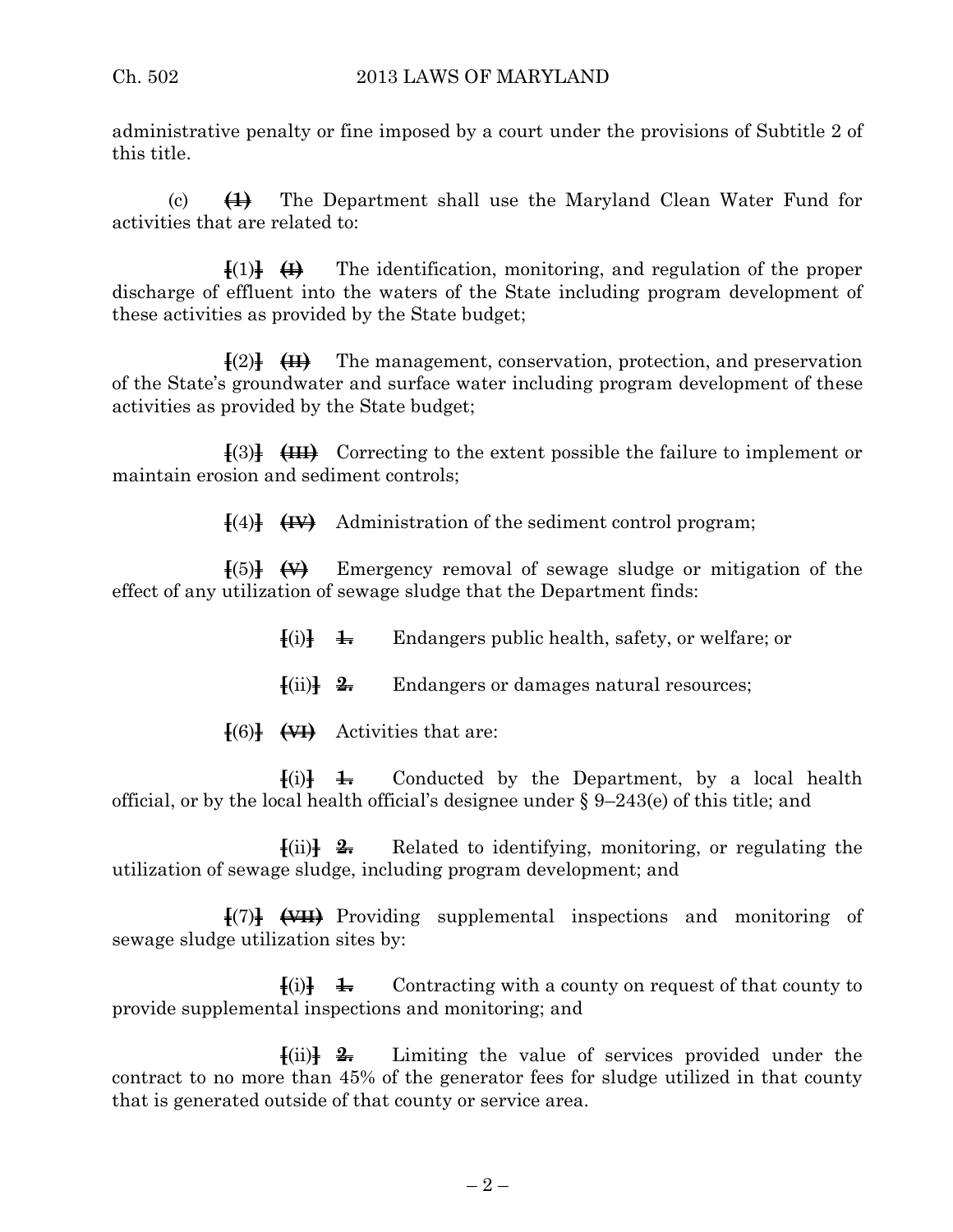**(2) THE DEPARTMENT SHALL USE ANY CIVIL OR ADMINISTRATIVE PENALTY OR FINE THAT IS PAID INTO THE MARYLAND CLEAN WATER FUND TO RESTORE OR IMPROVE:**

#### **(I) THE AREA ASSOCIATED WITH THE PENALTY OR FINE; OR**

## **(II) AN AREA THAT IS SIMILAR IN BIOLOGICAL FUNCTION TO THE AREA ASSOCIATED WITH THE PENALTY OR FINE, WITH PREFERENCE GIVEN TO AREAS IN CLOSE PROXIMITY TO THE AREA ASSOCIATED WITH THE PENALTY OR FINE.**

(d) An expenditure that the Department makes under subsection  $\frac{1}{2}$ (c)(5) $\frac{1}{2}$ **(C)(1)(V)** of this section shall be reimbursed to the Department by the sewage sludge utilizer whose sewage sludge utilization brought about the expenditure by:

- (1) Endangering public health, safety, or welfare; or
- (2) Endangering or damaging natural resources.

(e) In addition to any other legal action authorized by this subtitle, the Attorney General may bring an action against any person who fails to reimburse the Department under subsection (d) of this section to recover any expenditure that the Department makes under subsection **[**(c)(5)**] (C)(1)(V)** of this section.

(f) In determining the use of the Maryland Clean Water Fund, priority shall be given to activities relating to the water quality of the Chesapeake Bay and its tributaries.

(g) Notwithstanding any law to the contrary, funds credited and any interest accrued to the Fund:

(1) Shall remain available until expended; and

(2) May not be reverted to the General Fund under any other provision of law.

# **(H) ON OR BEFORE JANUARY 15 OF EACH YEAR, THE DEPARTMENT SHALL REPORT TO THE SENATE EDUCATION, HEALTH, AND ENVIRONMENTAL AFFAIRS COMMITTEE AND THE HOUSE ENVIRONMENTAL MATTERS COMMITTEE, IN ACCORDANCE WITH § 2–1246 OF THE STATE GOVERNMENT ARTICLE, ON THE STATUS OF THE MARYLAND CLEAN WATER FUND, INCLUDING A DETAILED DESCRIPTION OF ALL REVENUES AND EXPENDITURES OF THE FUND FOR THE PREVIOUS YEAR.**